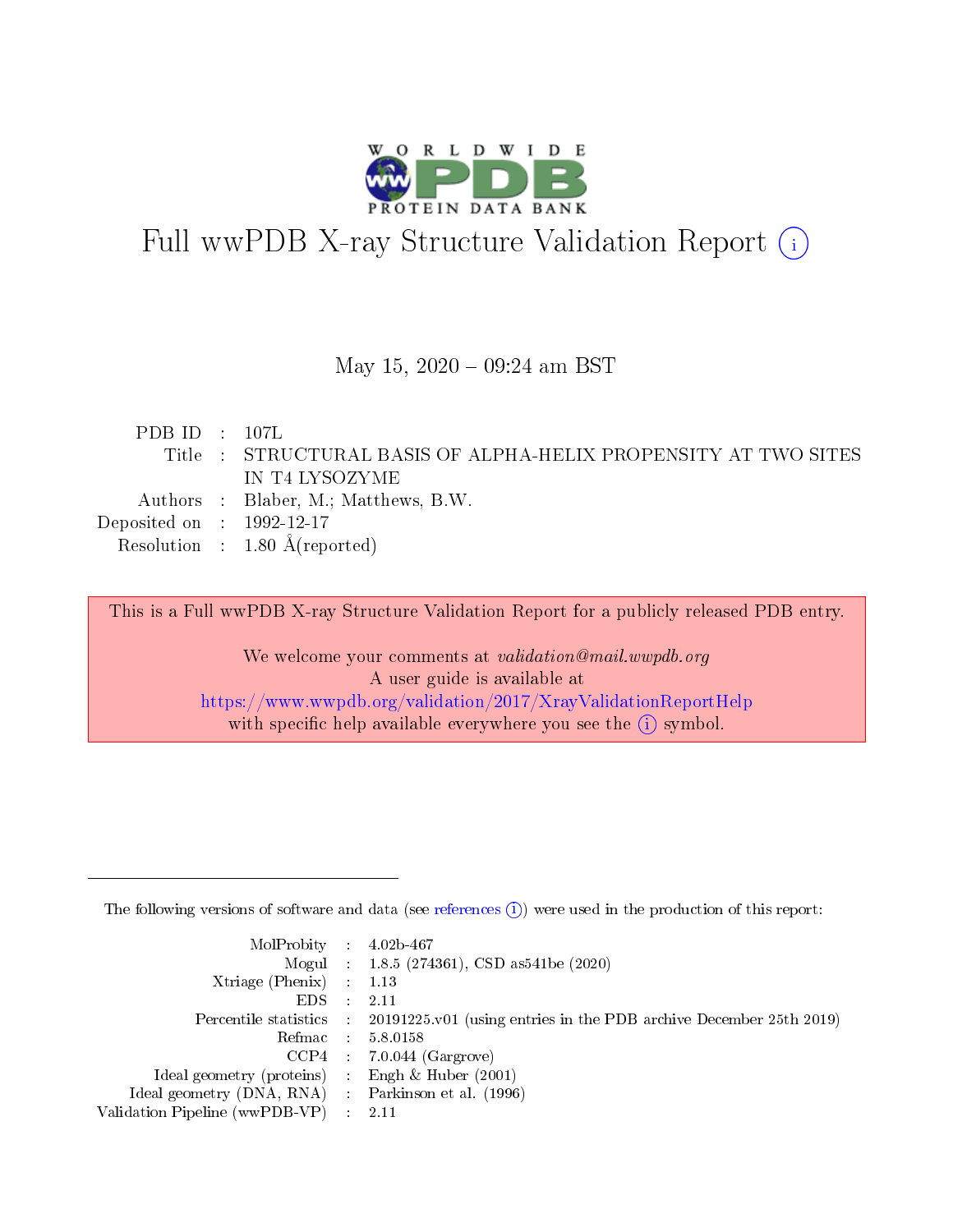## 1 [O](https://www.wwpdb.org/validation/2017/XrayValidationReportHelp#overall_quality)verall quality at a glance  $(i)$

The following experimental techniques were used to determine the structure: X-RAY DIFFRACTION

The reported resolution of this entry is 1.80 Å.

Percentile scores (ranging between 0-100) for global validation metrics of the entry are shown in the following graphic. The table shows the number of entries on which the scores are based.



| Metric                | Whole archive        | <b>Similar resolution</b>                                 |
|-----------------------|----------------------|-----------------------------------------------------------|
|                       | $(\#\text{Entries})$ | $(\#\text{Entries}, \text{resolution range}(\text{\AA}))$ |
| Clashscore            | 141614               | 6793 $(1.80-1.80)$                                        |
| Ramachandran outliers | 138981               | 6697 (1.80-1.80)                                          |
| Sidechain outliers    | 138945               | 6696 (1.80-1.80)                                          |
| RSRZ outliers         | 127900               | $5850(1.80-1.80)$                                         |

The table below summarises the geometric issues observed across the polymeric chains and their fit to the electron density. The red, orange, yellow and green segments on the lower bar indicate the fraction of residues that contain outliers for  $\geq=3$ , 2, 1 and 0 types of geometric quality criteria respectively. A grey segment represents the fraction of residues that are not modelled. The numeric value for each fraction is indicated below the corresponding segment, with a dot representing fractions  $\epsilon = 5\%$  The upper red bar (where present) indicates the fraction of residues that have poor fit to the electron density. The numeric value is given above the bar.

| Mol | Chain | Length | Quality of chain |     |  |
|-----|-------|--------|------------------|-----|--|
|     |       |        |                  |     |  |
|     |       | 164    | 77%              | 18% |  |

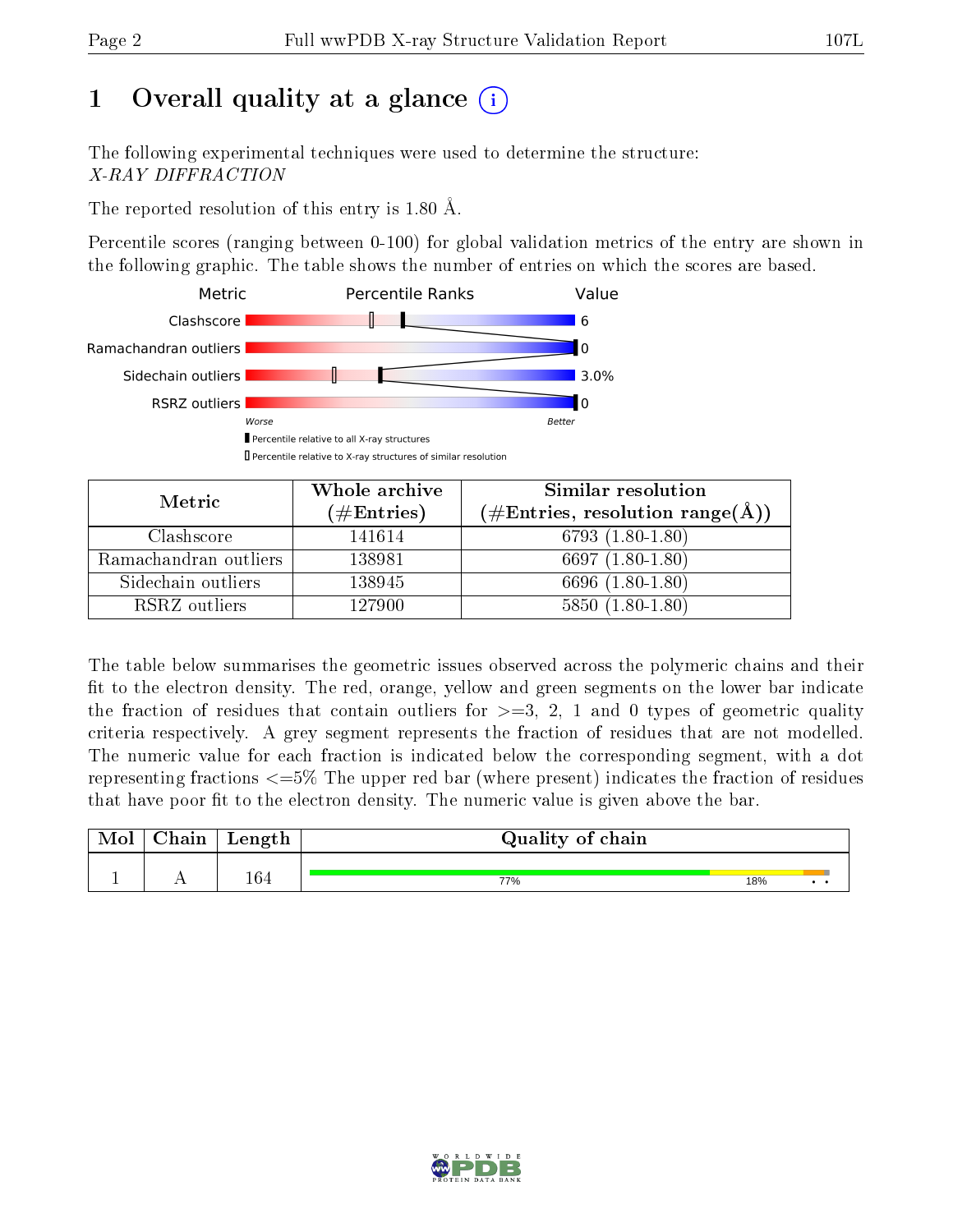## 2 Entry composition  $\left( \cdot \right)$

There are 4 unique types of molecules in this entry. The entry contains 1451 atoms, of which 0 are hydrogens and 0 are deuteriums.

In the tables below, the ZeroOcc column contains the number of atoms modelled with zero occupancy, the AltConf column contains the number of residues with at least one atom in alternate conformation and the Trace column contains the number of residues modelled with at most 2 atoms.

• Molecule 1 is a protein called T4 LYSOZYME.

| Mol | Chain | Residues | $\rm{Atoms}$  |     |     | $\rm ZeroOcc \mid AltConf \mid Trace$ |  |  |  |
|-----|-------|----------|---------------|-----|-----|---------------------------------------|--|--|--|
|     |       | 162      | Tota.<br>1290 | 813 | 235 | $-237$                                |  |  |  |

There are 3 discrepancies between the modelled and reference sequences:

| Chain | Residue | Modelled | Actual | $\bf {Comment}$ | <b>Reference</b>      |
|-------|---------|----------|--------|-----------------|-----------------------|
|       |         | GH Y     | SER    | CONFLICT .      | ' UNP P00720          |
|       | አ4      | THR      | C.V.S  |                 | CONFLICT   UNP P00720 |
|       |         |          |        | CONFLICT .      | UNP P00720            |

Molecule 2 is CHLORIDE ION (three-letter code: CL) (formula: Cl).

|  | $\text{Mol}$   Chain   Residues | Atoms    | $^+$ ZeroOcc $\, \,$ AltConf $\,$ |  |
|--|---------------------------------|----------|-----------------------------------|--|
|  |                                 | Total Cl |                                   |  |

• Molecule 3 is BETA-MERCAPTOETHANOL (three-letter code: BME) (formula:  $C_2H_6OS$ ).

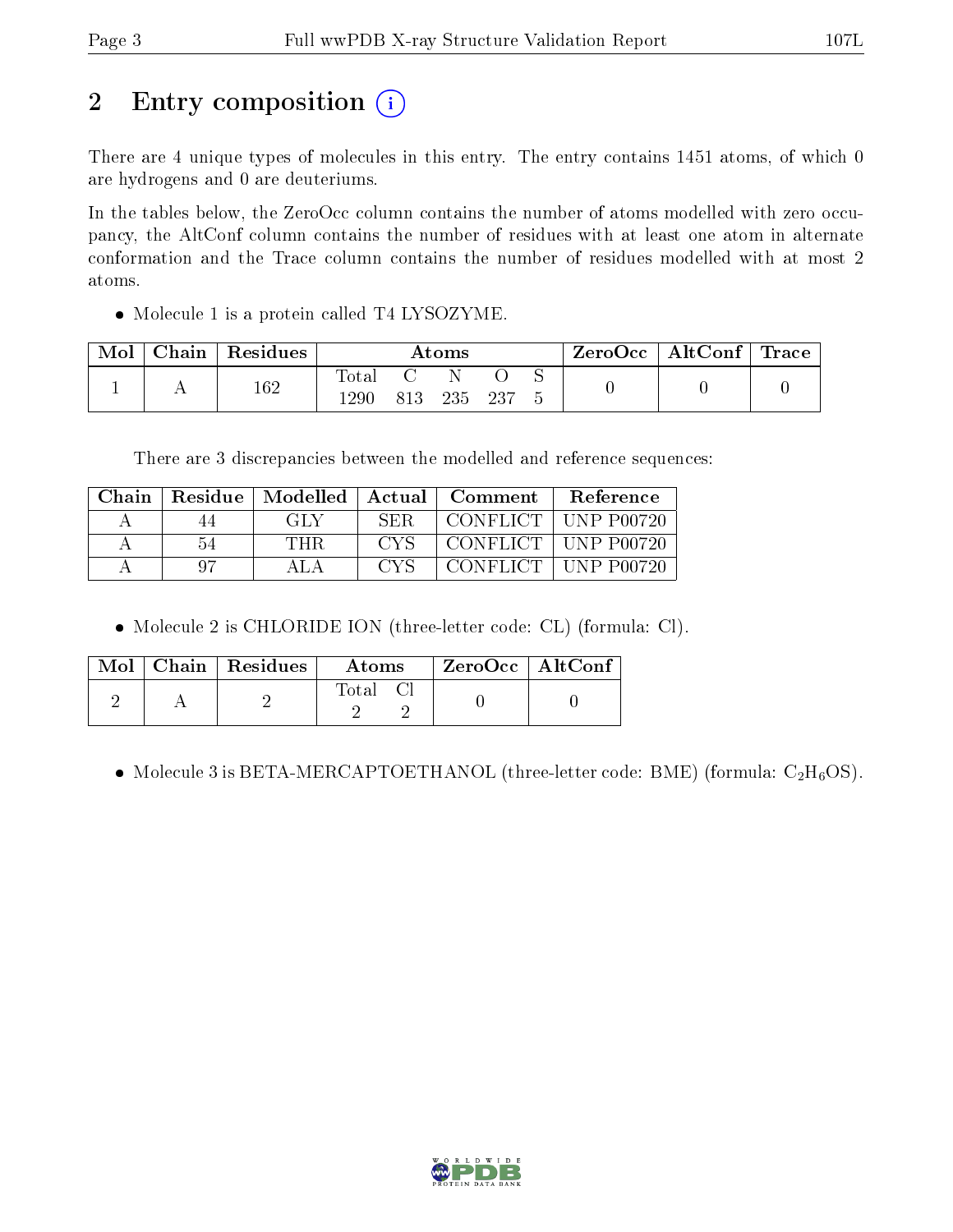

|  | Mol   Chain   Residues | Atoms       |  |          |  | $ZeroOcc \mid AltConf \mid$ |
|--|------------------------|-------------|--|----------|--|-----------------------------|
|  |                        | Total C O S |  | $-2$ 1 1 |  |                             |
|  |                        | Total C O S |  |          |  |                             |

• Molecule 4 is water.

|  | $Mol$   Chain   Residues | Atoms               |  | $ZeroOcc \   \ AltConf$ |
|--|--------------------------|---------------------|--|-------------------------|
|  | 151                      | Total<br>151<br>151 |  |                         |

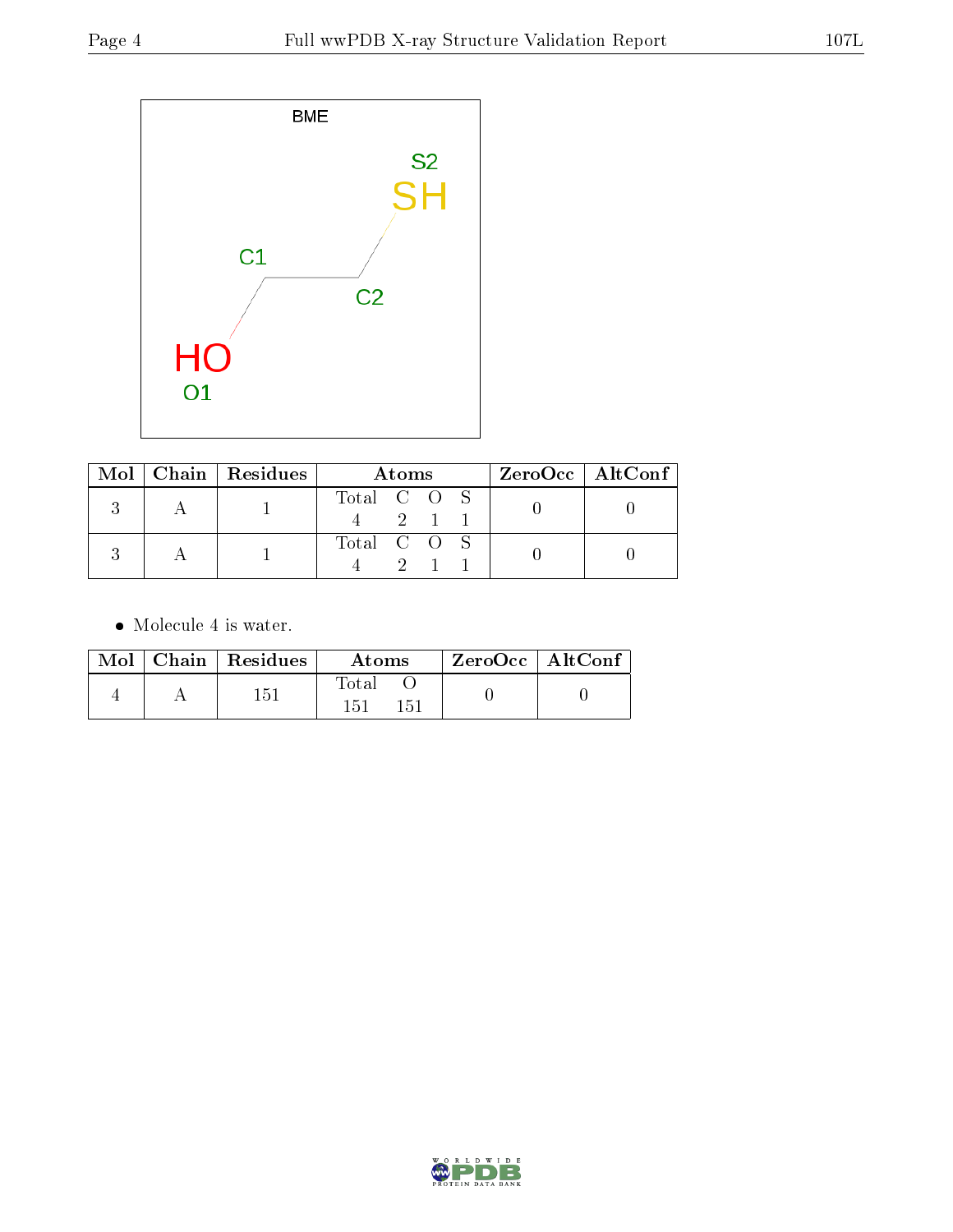## 3 Residue-property plots  $(i)$

These plots are drawn for all protein, RNA and DNA chains in the entry. The first graphic for a chain summarises the proportions of the various outlier classes displayed in the second graphic. The second graphic shows the sequence view annotated by issues in geometry and electron density. Residues are color-coded according to the number of geometric quality criteria for which they contain at least one outlier: green  $= 0$ , yellow  $= 1$ , orange  $= 2$  and red  $= 3$  or more. A red dot above a residue indicates a poor fit to the electron density (RSRZ  $> 2$ ). Stretches of 2 or more consecutive residues without any outlier are shown as a green connector. Residues present in the sample, but not in the model, are shown in grey.



• Molecule 1: T4 LYSOZYME

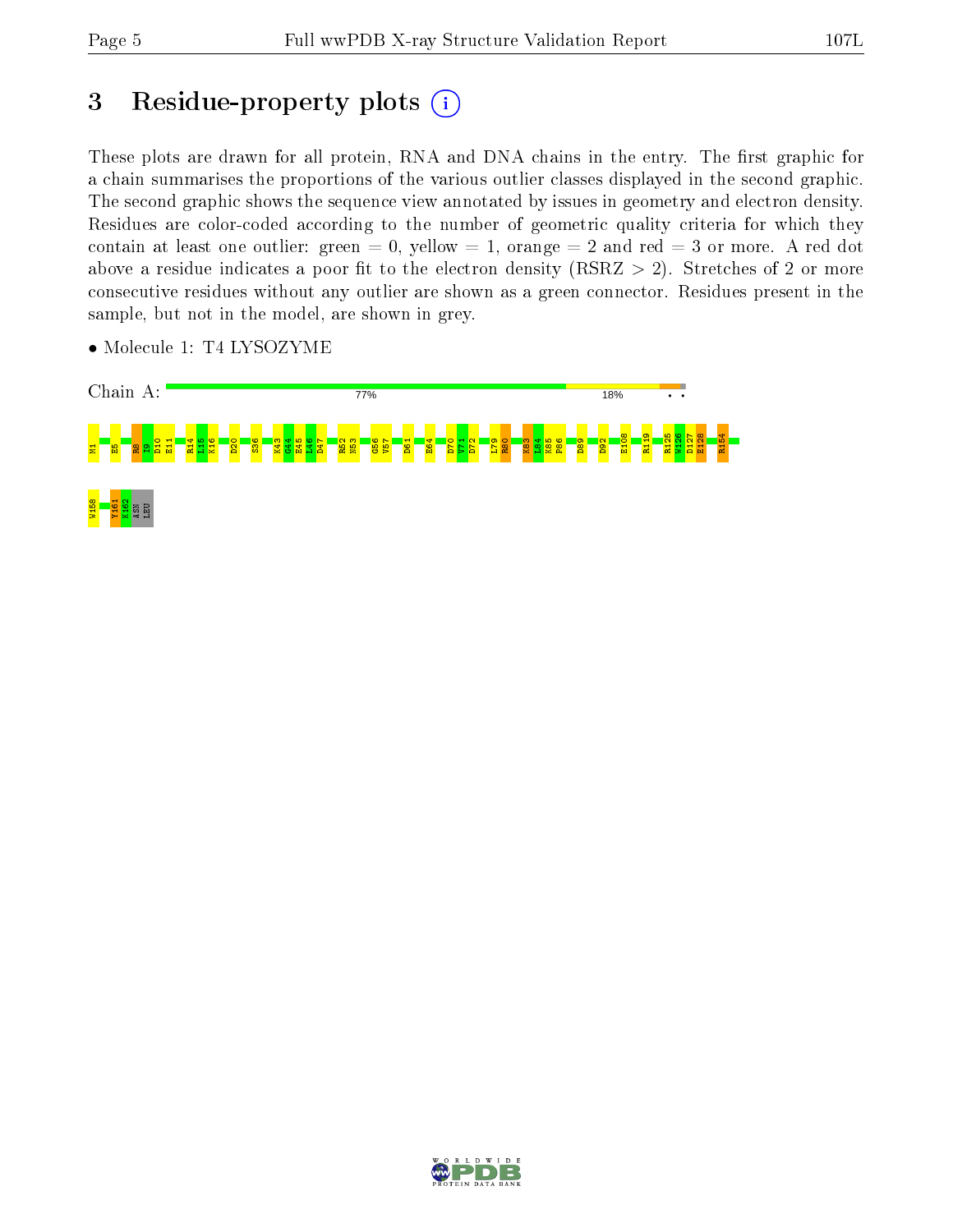## 4 Data and refinement statistics  $(i)$

| Property                                                             | Value                                                       | Source     |
|----------------------------------------------------------------------|-------------------------------------------------------------|------------|
| Space group                                                          | P 32 2 1                                                    | Depositor  |
| Cell constants                                                       | $61.00\text{\AA}$<br>$97.20\text{\AA}$<br>$61.00\text{\AA}$ | Depositor  |
| a, b, c, $\alpha$ , $\beta$ , $\gamma$                               | $90.00^\circ$<br>$90.00^\circ$<br>$120.00^\circ$            |            |
| Resolution $(A)$                                                     | $(\overline{\text{Not available}})$ –<br>1.80               | Depositor  |
|                                                                      | 19.97<br>1.70                                               | <b>EDS</b> |
| % Data completeness                                                  | (Not available) ((Not available)-1.80)                      | Depositor  |
| (in resolution range)                                                | 65.6 (19.97-1.70)                                           | <b>EDS</b> |
| $R_{merge}$                                                          | (Not available)                                             | Depositor  |
| $\mathrm{R}_{sym}$                                                   | (Not available)                                             | Depositor  |
| $\langle I/\sigma(I) \rangle^{-1}$                                   | 1.13 (at $1.70\text{\AA}$ )                                 | Xtriage    |
| Refinement program                                                   | <b>TNT</b>                                                  | Depositor  |
|                                                                      | 0.165<br>(Not available)<br>$\mathbf{A}$                    | Depositor  |
| $R, R_{free}$                                                        | (Not available)<br>0.161                                    | DCC        |
| $R_{free}$ test set                                                  | No test flags present.                                      | wwPDB-VP   |
| Wilson B-factor $(A^2)$                                              | 16.2                                                        | Xtriage    |
| Anisotropy                                                           | 0.304                                                       | Xtriage    |
| Bulk solvent $k_{sol}(e/\mathring{A}^3)$ , $B_{sol}(\mathring{A}^2)$ | $0.38$ , 93.6                                               | <b>EDS</b> |
| $\overline{L-test for }$ twinning <sup>2</sup>                       | $>$ = 0.49, < $L^2$ > = 0.32<br>< L                         | Xtriage    |
| Estimated twinning fraction                                          | $0.042$ for $-h,-k,l$                                       | Xtriage    |
| $F_o, F_c$ correlation                                               | 0.96                                                        | <b>EDS</b> |
| Total number of atoms                                                | 1451                                                        | wwPDB-VP   |
| Average B, all atoms $(A^2)$                                         | $26.0\,$                                                    | wwPDB-VP   |

Xtriage's analysis on translational NCS is as follows: The largest off-origin peak in the Patterson function is  $6.65\%$  of the height of the origin peak. No significant pseudotranslation is detected.

<sup>&</sup>lt;sup>2</sup>Theoretical values of  $\langle |L| \rangle$ ,  $\langle L^2 \rangle$  for acentric reflections are 0.5, 0.333 respectively for untwinned datasets, and 0.375, 0.2 for perfectly twinned datasets.



<span id="page-5-1"></span><span id="page-5-0"></span><sup>1</sup> Intensities estimated from amplitudes.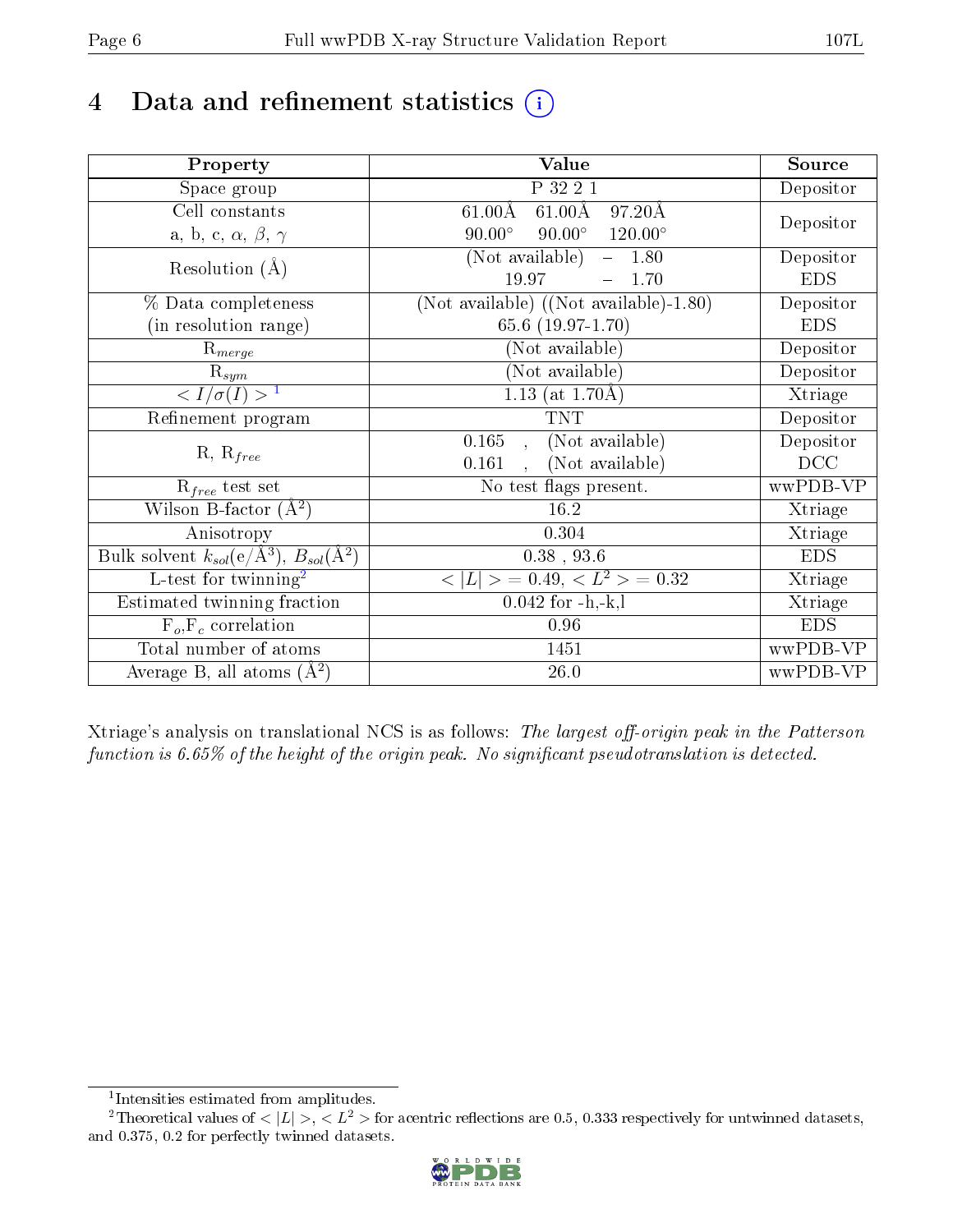## 5 Model quality  $(i)$

### 5.1 Standard geometry (i)

Bond lengths and bond angles in the following residue types are not validated in this section: CL, BME

The Z score for a bond length (or angle) is the number of standard deviations the observed value is removed from the expected value. A bond length (or angle) with  $|Z| > 5$  is considered an outlier worth inspection. RMSZ is the root-mean-square of all Z scores of the bond lengths (or angles).

| Mol | Chain |       | Bond lengths    | Bond angles |                     |  |
|-----|-------|-------|-----------------|-------------|---------------------|--|
|     |       | RMSZ- | $\# Z  > 5$     | RMSZ        | # Z  > 5            |  |
|     |       | 1.05  | $6/1310(0.5\%)$ | 1.43        | $22/1764$ $(1.2\%)$ |  |

All (6) bond length outliers are listed below:

| Mol | Chain | Res     | Type | Atoms    | Z    | Observed $(A)$ | Ideal(A |
|-----|-------|---------|------|----------|------|----------------|---------|
|     |       | 45      | GLU  | $CD-OE2$ | 6.67 | 1.32           | 1.25    |
|     |       | 128     | GLU  | $CD-OE1$ | 5.84 | 1.32           | 1.25    |
|     |       | 11      | GLU  | $CD-OE1$ | 5.70 | 1.31           | 1.25    |
|     |       | 5       | GLU  | $CD-OE2$ | 5.38 | 1.31           | 1.25    |
|     |       | $108\,$ |      | CD-OE1   | 5.27 | 1.31           | 1.25    |
|     |       | 64      |      | CD-OE2.  | 5.17 | 1.31           | 1.25    |

|  |  | All (22) bond angle outliers are listed below: |  |  |
|--|--|------------------------------------------------|--|--|
|  |  |                                                |  |  |

| Mol            | Chain | Res | <b>Type</b> | Atoms        | Z        | Observed $(°)$ | Ideal $(^\circ)$ |
|----------------|-------|-----|-------------|--------------|----------|----------------|------------------|
| 1              | A     | 8   | $\rm{ARG}$  | NE-CZ-NH1    | 11.26    | 125.93         | 120.30           |
| $\mathbf{1}$   | А     | 47  | ASP         | $CB-CG-OD2$  | $-11.08$ | 108.33         | 118.30           |
| 1              | А     | 47  | ASP         | $CB-CG-OD1$  | 9.37     | 126.74         | 118.30           |
| 1              | А     | 80  | $\rm{ARG}$  | NE-CZ-NH1    | 9.19     | 124.90         | 120.30           |
| 1              | А     | 80  | $\rm{ARG}$  | $NE-CZ-NH2$  | $-9.10$  | 115.75         | 120.30           |
| 1              | А     | 125 | $\rm{ARG}$  | $NE- CZ-NH1$ | 8.11     | 124.35         | 120.30           |
| $\mathbf 1$    | А     | 161 | <b>TYR</b>  | $CB-CG-CD1$  | $-8.02$  | 116.19         | 121.00           |
| 1              | А     | 127 | <b>ASP</b>  | $CB-CG-OD1$  | 7.89     | 125.40         | 118.30           |
| $\mathbf{1}$   | А     | 70  | <b>ASP</b>  | $CB-CG-OD1$  | 7.82     | 125.34         | 118.30           |
| 1              | A     | 61  | ASP         | $CB-CG-OD1$  | $-7.75$  | 111.32         | 118.30           |
| $\overline{1}$ | А     | 70  | <b>ASP</b>  | $CB-CG-OD2$  | $-7.26$  | 111.76         | 118.30           |
| 1              | А     | 154 | $\rm{ARG}$  | $NE$ -CZ-NH1 | 6.45     | 123.52         | 120.30           |
| 1              | А     | 10  | ASP         | $CB-CG-OD2$  | $-5.98$  | 112.92         | 118.30           |
| 1              | А     | 89  | ASP         | $CB-CG-OD1$  | $-5.96$  | 112.94         | 118.30           |
| 1              | А     | 92  | <b>ASP</b>  | $CB-CG-OD1$  | $-5.84$  | 113.05         | 118.30           |

Continued on next page...

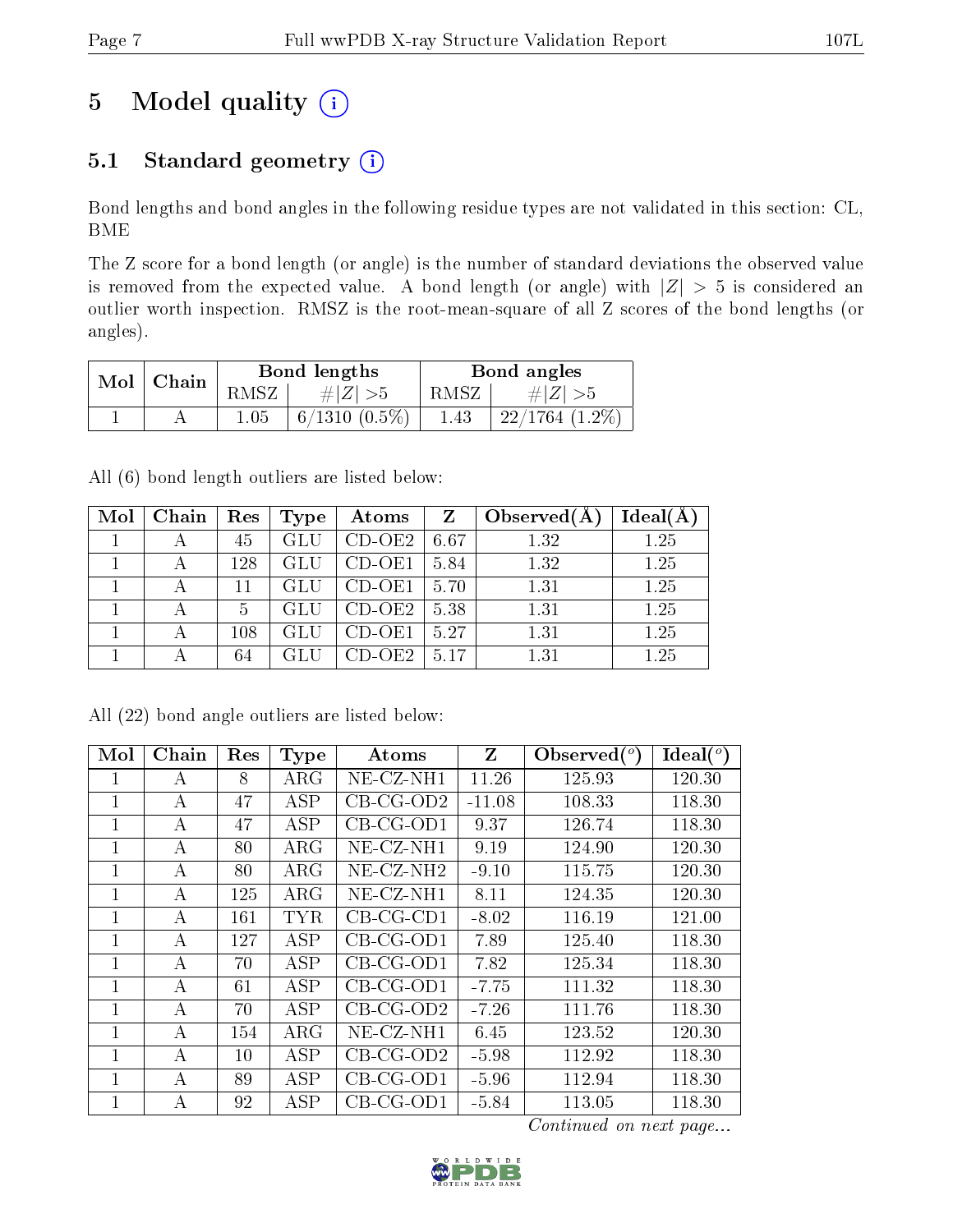| Mol | Chain | Res | Type       | Atoms                 | Z       | Observed $\binom{o}{c}$ | Ideal(°) |
|-----|-------|-----|------------|-----------------------|---------|-------------------------|----------|
|     |       | 127 | <b>ASP</b> | $CB-CG-OD2$           | $-5.74$ | 113.14                  | 118.30   |
|     |       | 72  | ASP        | $CB-CG-OD2$           | 5.40    | 123.16                  | 118.30   |
|     | А     | 61  | ASP        | $CB-CG-OD2$           | 5.34    | 123.11                  | 118.30   |
|     |       | 20  | ASP        | $CB-CG-OD2$           | 5.29    | 123.06                  | 118.30   |
|     |       | 14  | $\rm{ARG}$ | $NE$ - $CZ$ - $NH2$   | $-5.28$ | 117.66                  | 120.30   |
|     |       | 8   | $\rm{ARG}$ | NE-CZ-NH <sub>2</sub> | $-5.22$ | 117.69                  | 120.30   |
|     |       | 119 | ARG        | NE-CZ-NH1             | 5.07    | 122.83                  | 120.30   |

Continued from previous page...

There are no chirality outliers.

There are no planarity outliers.

### 5.2 Too-close contacts  $(i)$

In the following table, the Non-H and H(model) columns list the number of non-hydrogen atoms and hydrogen atoms in the chain respectively. The H(added) column lists the number of hydrogen atoms added and optimized by MolProbity. The Clashes column lists the number of clashes within the asymmetric unit, whereas Symm-Clashes lists symmetry related clashes.

|  |      |      | Mol   Chain   Non-H   H(model)   H(added)   Clashes   Symm-Clashes |
|--|------|------|--------------------------------------------------------------------|
|  | 1290 | 1317 |                                                                    |
|  |      |      |                                                                    |
|  |      |      |                                                                    |
|  | 151  |      |                                                                    |
|  |      | 1297 |                                                                    |

The all-atom clashscore is defined as the number of clashes found per 1000 atoms (including hydrogen atoms). The all-atom clashscore for this structure is 6.

All (16) close contacts within the same asymmetric unit are listed below, sorted by their clash magnitude.

| Atom-1                        | Atom-2                     | Interatomic<br>distance $(\AA)$ | Clash<br>overlap $(A)$ |
|-------------------------------|----------------------------|---------------------------------|------------------------|
| 1: A:16: LYS:HG2              | 1: A:57: VAL:HG22          | 1.62                            | 0.82                   |
| 1: A:43: LYS:HG2              | 4:A:176:HOH:O              | 1.93                            | 0.68                   |
| 1:A:128:GLU:HG3               | 4:A:311:HOH:O              | 1.96                            | 0.65                   |
| 1: A:83: LYS: HG2             | 4:A:276:HOH:O              | 2.00                            | 0.60                   |
| $1: A:83: LYS: \overline{NZ}$ | 4:A:276:HOH:O              | 2.35                            | 0.59                   |
| 1:A:80:ARG:NH2                | 4:A:242:HOH:O              | 2.40                            | 0.55                   |
| 1:A:85:LYS:HB3                | 1:A:86:PRO:H <sub>D3</sub> | 1.91                            | 0.53                   |
| 1: A:16: LYS: HE2             | 1: A:57: VAL:HG21          | 1.93                            | 0.51                   |
| 1:A:79:LEU:O                  | 1: A:85: LYS: HD2          | 2.12                            | 0.50                   |

Continued on next page...

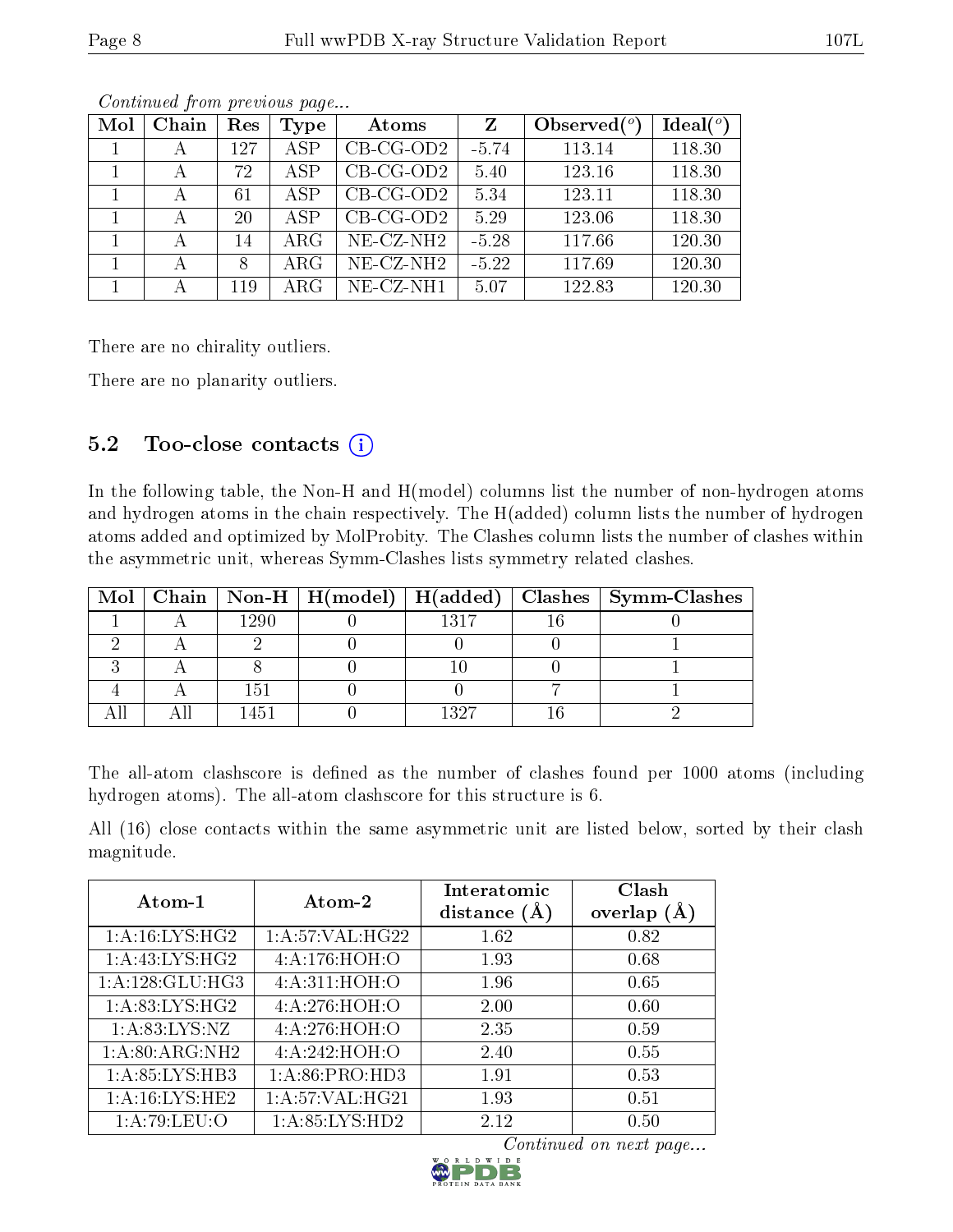|--|--|

| Atom-1          | Atom-2              | Interatomic<br>distance $(A)$ | Clash<br>overlap $(A)$ |
|-----------------|---------------------|-------------------------------|------------------------|
| 1:A:52:ARG:HG3  | 1:A:52:ARG:HH11     | 1.79                          | 0.47                   |
| 1: A:56: GLY:N  | 4:A:176:HOH:O       | 2.33                          | 0.45                   |
| 1: A:1: MET:HG2 | 1: A: 158: TRP: CE3 | 2.53                          | 0.44                   |
| 1: A:85:LYS:N   | 1: A:86: PRO:CD     | 2.81                          | 0.44                   |
| 1:A:1:MET:HE1   | 1: A:161:TYR:HB3    | 2.00                          | 0.43                   |
| 1:A:8:ARG:O     | 1: A:8: ARG:HG3     | 2.17                          | 0.43                   |
| 1:A:80:ARG:NH1  | 4:A:289:HOH:O       | 2.53                          | 0.41                   |

Continued from previous page...

All (2) symmetry-related close contacts are listed below. The label for Atom-2 includes the symmetry operator and encoded unit-cell translations to be applied.

| Atom-1           | Atom-2                        | Interatomic<br>distance $(A)$ | Clash<br>overlap $(A)$ |
|------------------|-------------------------------|-------------------------------|------------------------|
| 3: A:901:BME:O1  | $3:A:901:BME:O1[5 \quad 555]$ | l .87                         |                        |
| 2: A:173: CL: CL | 4: A:291:HOH:O[4]<br>6551     | -2-15-                        | .05                    |

### 5.3 Torsion angles  $(i)$

#### 5.3.1 Protein backbone  $(i)$

In the following table, the Percentiles column shows the percent Ramachandran outliers of the chain as a percentile score with respect to all X-ray entries followed by that with respect to entries of similar resolution.

The Analysed column shows the number of residues for which the backbone conformation was analysed, and the total number of residues.

| $\mid$ Mol $\mid$ Chain $\mid$ | Analysed                                | Favoured   Allowed   Outliers   Percentiles |  |                         |  |
|--------------------------------|-----------------------------------------|---------------------------------------------|--|-------------------------|--|
|                                | $160/164$ (98\%)   157 (98\%)   3 (2\%) |                                             |  | $\vert$ 100 100 $\vert$ |  |

There are no Ramachandran outliers to report.

#### 5.3.2 Protein sidechains  $(i)$

In the following table, the Percentiles column shows the percent sidechain outliers of the chain as a percentile score with respect to all X-ray entries followed by that with respect to entries of similar resolution.

The Analysed column shows the number of residues for which the sidechain conformation was analysed, and the total number of residues.

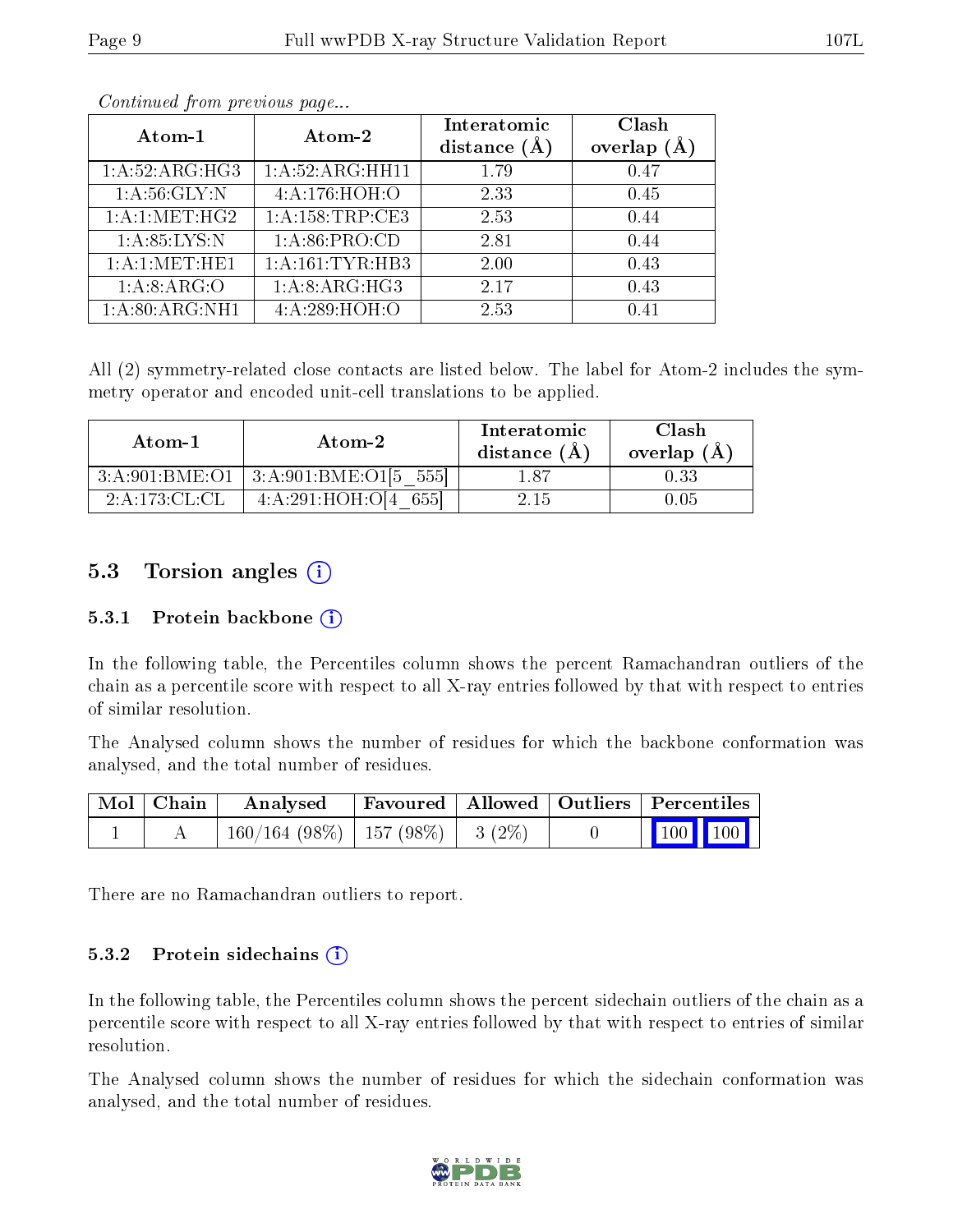| Mol   Chain | $\boldsymbol{\mathrm{Analysed}}$ |                   | Rotameric   Outliers   Percentiles |  |
|-------------|----------------------------------|-------------------|------------------------------------|--|
|             | $134/136$ (98\%)   130 (97\%)    | $\cdots$   4 (3%) | $\vert 41 \vert \vert 27 \vert$    |  |

All (4) residues with a non-rotameric sidechain are listed below:

| Mol | Chain | Res | Type       |
|-----|-------|-----|------------|
|     |       | 36  | SER.       |
|     |       | 53  | <b>ASN</b> |
|     |       | 83  | <b>LYS</b> |
|     |       | 154 | ARG        |

Some sidechains can be flipped to improve hydrogen bonding and reduce clashes. All (1) such sidechains are listed below:

| Mol | Chain   Res | vpe |
|-----|-------------|-----|
|     |             |     |

#### $5.3.3$  RNA  $(i)$

There are no RNA molecules in this entry.

#### 5.4 Non-standard residues in protein, DNA, RNA chains (i)

There are no non-standard protein/DNA/RNA residues in this entry.

#### 5.5 Carbohydrates (i)

There are no carbohydrates in this entry.

#### 5.6 Ligand geometry (i)

Of 4 ligands modelled in this entry, 2 are monoatomic - leaving 2 for Mogul analysis.

In the following table, the Counts columns list the number of bonds (or angles) for which Mogul statistics could be retrieved, the number of bonds (or angles) that are observed in the model and the number of bonds (or angles) that are defined in the Chemical Component Dictionary. The Link column lists molecule types, if any, to which the group is linked. The Z score for a bond length (or angle) is the number of standard deviations the observed value is removed from the expected value. A bond length (or angle) with  $|Z| > 2$  is considered an outlier worth inspection. RMSZ is the root-mean-square of all Z scores of the bond lengths (or angles).

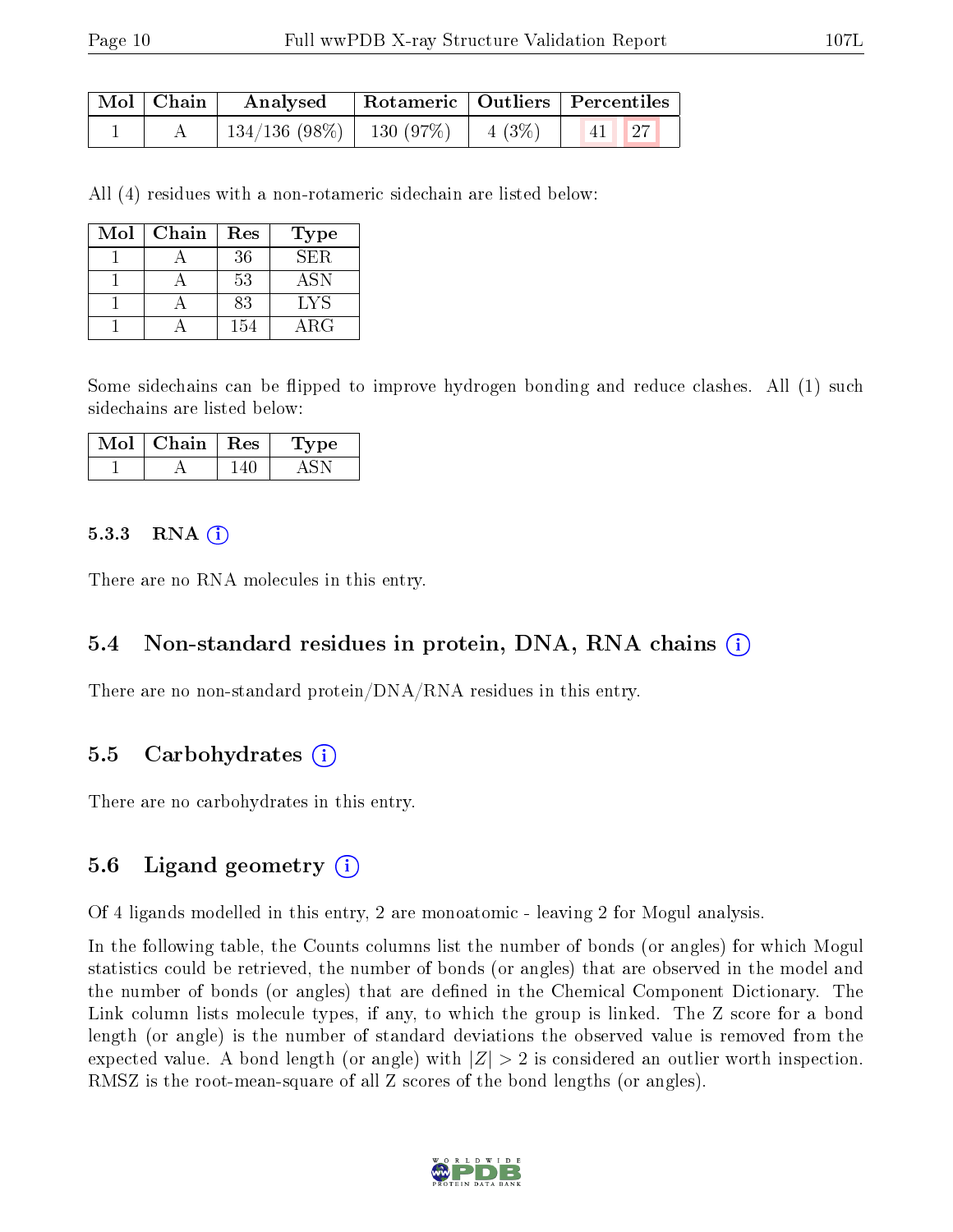| Mol | Type | $\mid$ Chain $\mid$ Res |     | Link | Bond lengths |      |             | Bond angles |      |         |
|-----|------|-------------------------|-----|------|--------------|------|-------------|-------------|------|---------|
|     |      |                         |     |      | Counts -     | RMSZ | $+  Z  > 2$ | Counts      | RMSZ | $\ E\ $ |
|     | BME  |                         | 902 |      | 3.3.3        | 0.54 |             |             |      |         |
|     | BME  |                         | 901 |      | こここ<br>0.0.0 | 0.55 |             | റല          | 1.04 |         |

In the following table, the Chirals column lists the number of chiral outliers, the number of chiral centers analysed, the number of these observed in the model and the number defined in the Chemical Component Dictionary. Similar counts are reported in the Torsion and Rings columns. '-' means no outliers of that kind were identified.

|     |     |                          | $\boxed{\text{Mol} \mid \text{Type} \mid \text{Chain} \mid \text{Res} \mid \text{Link} \mid \text{Chirals} \mid \text{Torsions} \mid \text{Rings}}$ |                          |
|-----|-----|--------------------------|-----------------------------------------------------------------------------------------------------------------------------------------------------|--------------------------|
| BME |     | $\sim$                   |                                                                                                                                                     | $\sim$ 100 $\mu$         |
| BME | 901 | $\overline{\phantom{a}}$ |                                                                                                                                                     | $\overline{\phantom{a}}$ |

There are no bond length outliers.

There are no bond angle outliers.

There are no chirality outliers.

There are no torsion outliers.

There are no ring outliers.

1 monomer is involved in 1 short contact:

|  |             | Mol   Chain   Res   Type   Clashes   Symm-Clashes |
|--|-------------|---------------------------------------------------|
|  | $901$   BME |                                                   |

### 5.7 [O](https://www.wwpdb.org/validation/2017/XrayValidationReportHelp#nonstandard_residues_and_ligands)ther polymers  $(i)$

There are no such residues in this entry.

### 5.8 Polymer linkage issues  $(i)$

There are no chain breaks in this entry.